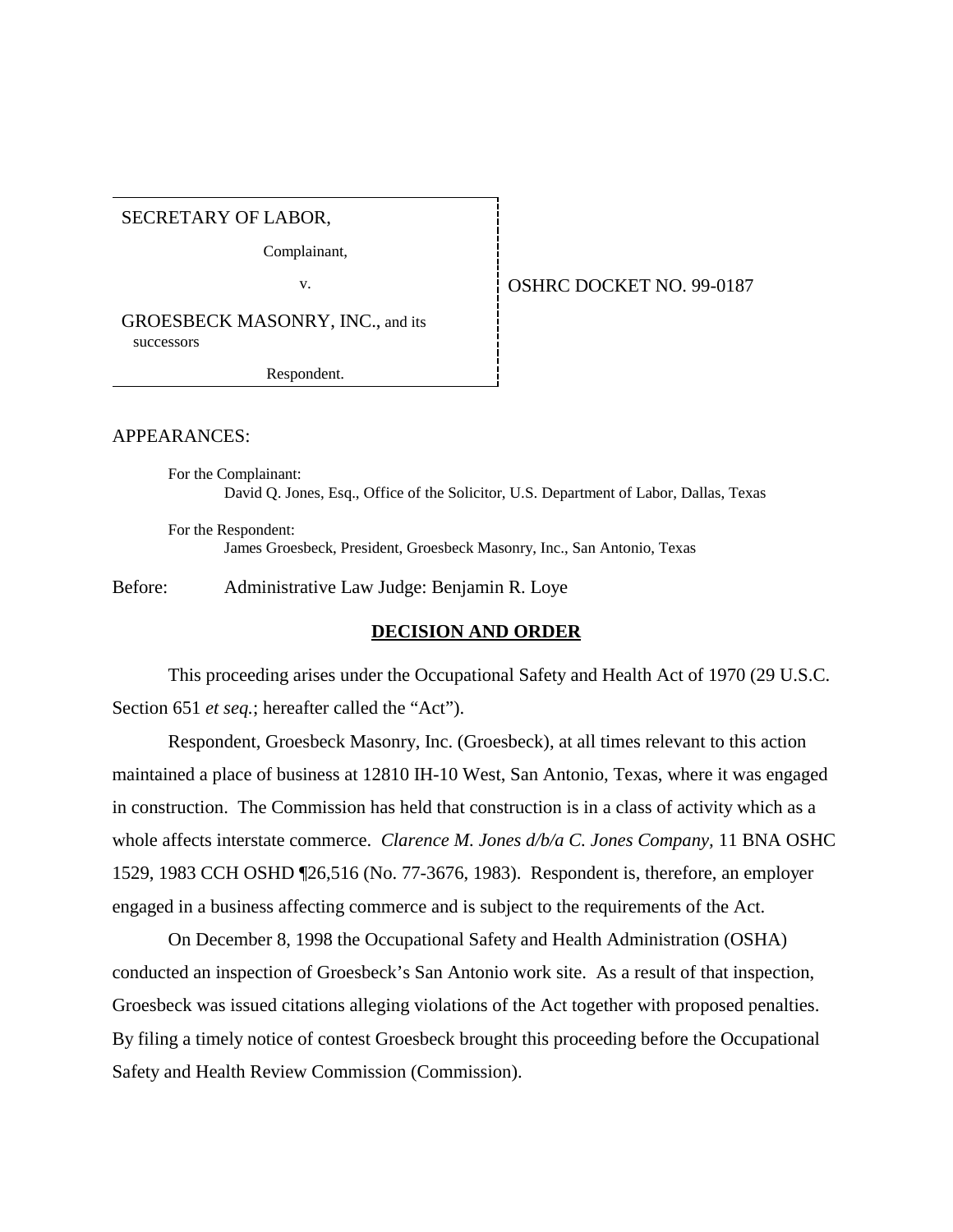On May 18, 1999, a hearing was held in San Antonio, Texas. Oral closing arguments on the issues were made at the hearing, and this matter is ready for disposition.

# *Facts*

Antonio Sanchez, an OSHA Compliance Officer (CO), testified that on December 8, 1998, as he drove by Groesbeck's San Antonio work site, he observed employees working on a scaffold without proper guardrailing. As a result, he initiated an inspection of the site (Tr. 19).

Sanchez testified that upon his arrival on the site, he identified two Groesbeck employees, Roland Munoz and Ricardo Guzman, washing down a brick wall with acid from a 10 to 12 foot scaffold without fall protection (Tr. 21, 28-29, 80, 88; Exh. C-4, C-5). A third Groesbeck employee, Juan Zertuche, worked on the roof above, dismantling the top level of scaffolding, and handing the scaffold components down to Munoz and Guzman (Tr. 33, 42, 83, 120-21; Exh. C-4, C-5). Sanchez stated that the scaffolding where the employees were working was not completely planked; the employees were photographed straddling two single planks, which constituted the only scaffold decking (Tr. 22-26; Exh. C-1, C-2).

Sanchez testified that he interviewed the employees, who told him they had worked for Groesbeck for a month or two, but in that time had not been trained to recognize or eliminate fall hazards associated with scaffolding (Tr. 30, 88). Sanchez stated that Groesbeck's foreman, Kenny Extine, admitted that the employees had not been trained (Tr. 37). Sanchez testified that the foreman identified himself as the competent person, but could not explain why there were no guardrails on the scaffold (Tr. 40, 69).

Ricardo Guzman testified that the boards on which he and Munoz were standing were left on the lower levels as they built the scaffold up (Tr. 84). Guzman admitted that they normally replace the decking on the lower levels with planks from the upper levels as the planks are dropped down during dismantling (Tr. 85-86). Guzman stated, however, that he was not specifically told that the scaffold must be completely decked before he began to work from it (Tr. 85). Guzman stated that on the day of the inspection, the only specific instructions he received were from Zertuche, and were in Spanish (Tr. 87). Guzman does not speak Spanish (Tr. 93).

Guzman testified that as a bricklayer's helper with Groesbeck, he was often required to be on scaffolds (Tr. 74-75). Guzman testified, however, that he received no formal training in fall protection, or the hazards associated with working from scaffolds (Tr. 75, 79, 92). Guzman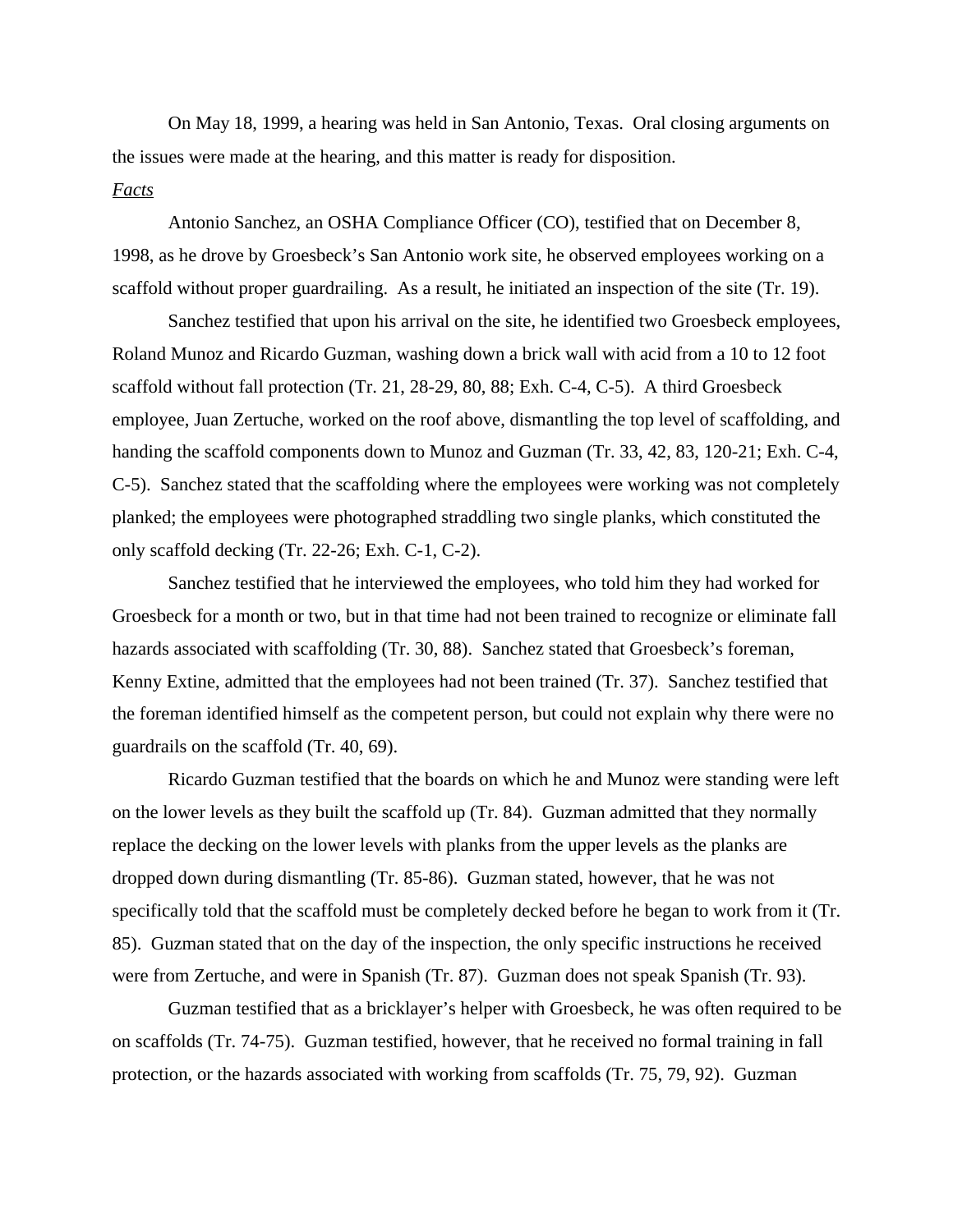stated that he was not trained by his foreman until after the OSHA inspection, did not attend any safety meetings, and did not receive a copy of Groesbeck's safety manual (Tr. 75-77, 82, 89).

James Groesbeck testified that Groesbeck does hold safety meetings once a week, and that all employees are expected to attend. Job foremen's meetings are held once a month (Tr. 107, 117).

Groesbeck stated that Roland Munoz and Guzman were assigned to work with Juan Munoz, who had been trained in scaffolding, and who, according to Groesbeck, was the competent person for scaffold erection (Tr. 107-08, 117; Exh. R-3). Groesbeck testified that it was Munoz' responsibility to provide the inexperienced workers with on-the-job training in erecting and dismantling the scaffolding, though Munoz did not hold a supervisory position (Tr. 107, 122, 128). Groesbeck stated that neither Munoz nor Guzman should have been washing brick until the scaffold guardrails were re-installed, and the decks fully planked (Tr. 109, 112). Groesbeck admitted that he had not personally instructed the employees in the proper work sequence, and did not know whether Juan Munoz, whose responsibility it was, had told Munoz and Guzman not to wash the wall until after the scaffold level was decked and guarded with the components from the level above (Tr. 110).

#### **Alleged Violations**

Citation 1, item 1 alleges:

29 CFR 1926.451(b)(1): Each platform on all working levels of scaffolds was not fully planked or decked between the front uprights and the guardrail supports:

(a) At 12810 IH-10 West, the scaffold being used by employees on the east side of the building was not fully planked. Employees were on the second-level platform washing down the wall.

Citation 1, item 2 alleges:

29 CFR 1926.451(g)(1): Standard guardrails and toeboards were not installed at all open sides and ends on scaffolds more than 10 feet above the ground or floor:

(a) At 12810 IH-10 West, the employer did not ensure that employees working on a scaffold greater than 10 feet in height were provided with fall protection by means of a guardrail system, nets, or personal fall arrest system.

Citation 1, item 3a alleges:

29 CFR 1926.454(a): The employer did not have each employee who performs work while on a scaffold trained by a person qualified in the subject matter to recognize the hazards associated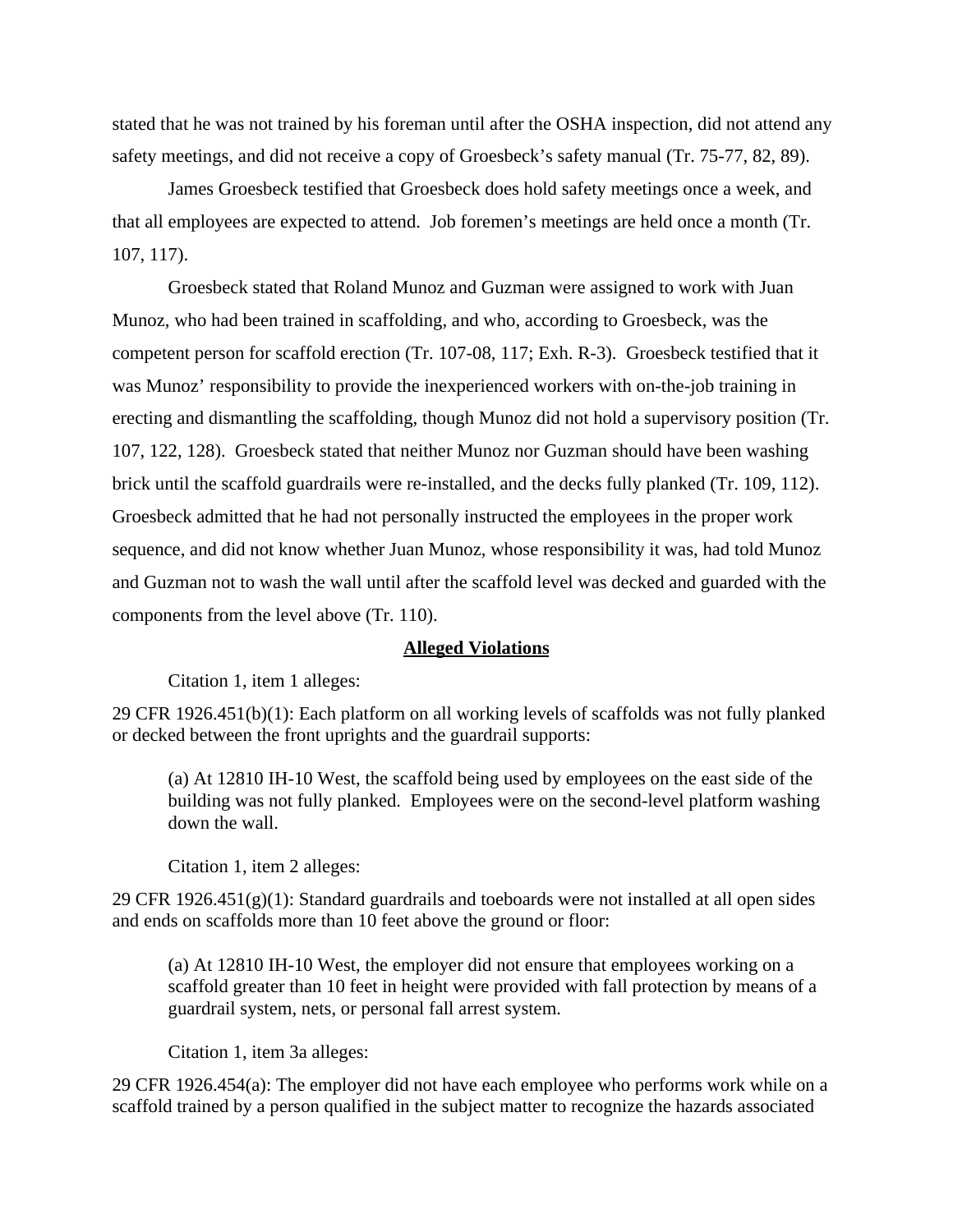with the type of scaffold being used and to understand the procedures to control or minimize those hazards:

(a) At 12810 IH-10 West, the employer did not train employees on how to recognize hazards associated with scaffolds and/or how to reduce or eliminate those hazards.

Citation 1, item 3b alleges:

29 CFR 1926.454(b): The employer did not have each employee who is involved in erecting, disassembling, moving, operating, repairing, maintaining, or inspecting a scaffold trained by a competent person to recognize any hazards associated with the work in question:

(a) The employer did not have employees involved in the erecting or dismantling of the scaffold trained to recognize hazards associated with falls from scaffold.

#### *Discussion*

Guzman does not dispute the existence of the violative physical conditions at the work site, but argues that the exposed employees had received on the job training from a competent person and were working contrary to established work procedures.

Employee misconduct is only a defense to an established violation where the employer can establish that it had specific work rules designed to prevent the violations that were adequately communicated to its employees, and where the employer shows it took reasonable steps to discover violations of those work rules and effectively enforced those work rules when they were violated. *New York State Electric & Gas Corporation*, 17 BNA OSHC 1129, 1995 CCH OSHD ¶30,745 (91-2897, 1995).

In this case, Groesbeck claimed only that its employees' failure to install guardrails or plank the scaffold level from which they were working was contrary to normal work practices. Groesbeck did not assert that it had a specific safety rule forbidding the employees' conduct; nor did Groesbeck establish that it effectively communicated the work practice to the employees. Ricardo Guzman testified that he was never told of the need for fall protection generally, or, specifically, of the requirement that the guardrails and planking be re-installed before work was performed on the lower levels of the scaffold. Groesbeck admitted that he did not instruct the employees on proper work practices, and did not know whether Juan Munoz, the alleged competent person on site, had provided such instruction.